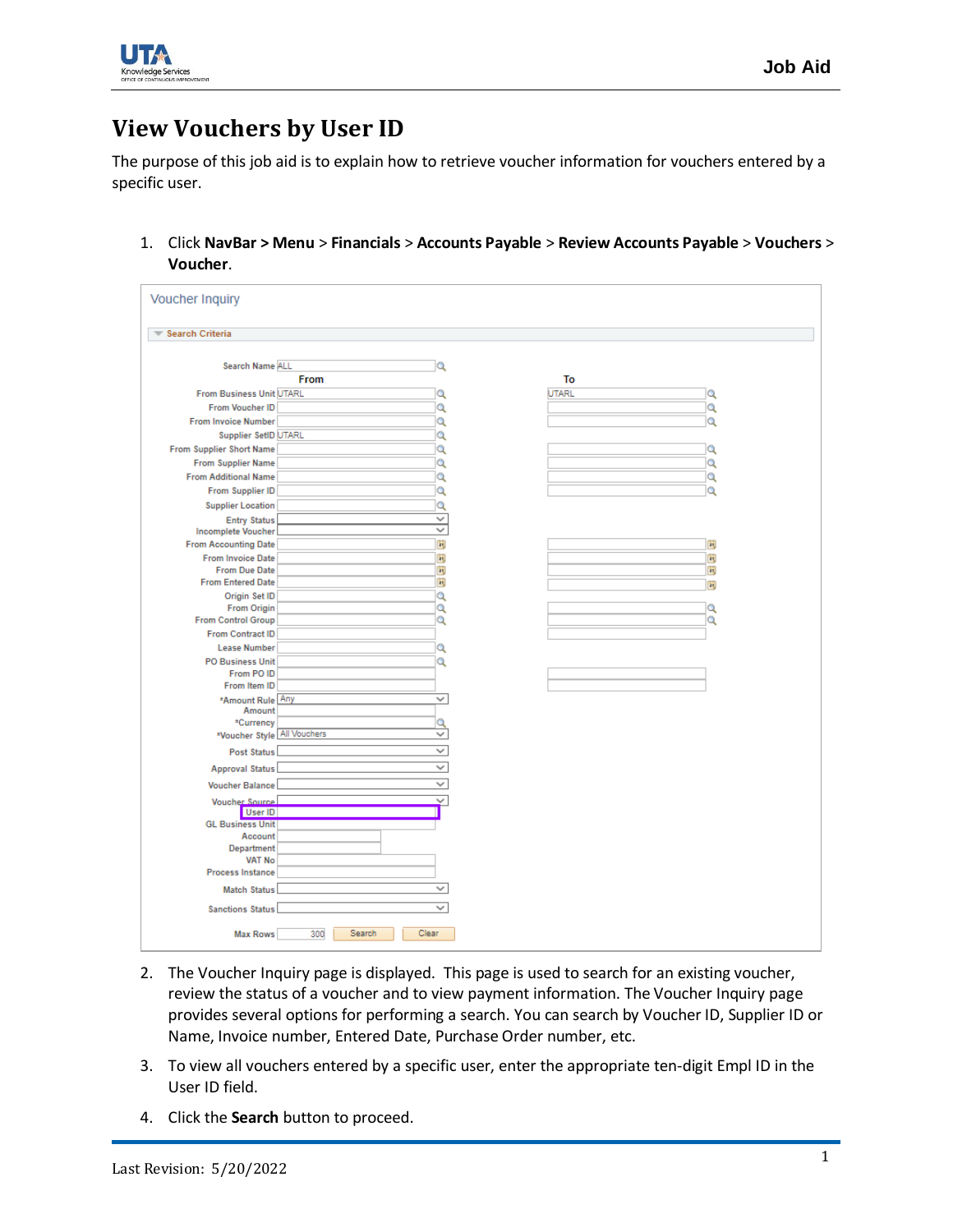## 5. To view the search results, scroll to the bottom of the page.

|                               | Personalize   Find   View 100   2    <br><b>Voucher Inquiry Results</b><br>First $\bullet$ 1-100 of 194 $\bullet$ Last |                   |                                         |                 |                                |                     |                          |                     |                            |  |  |  |
|-------------------------------|------------------------------------------------------------------------------------------------------------------------|-------------------|-----------------------------------------|-----------------|--------------------------------|---------------------|--------------------------|---------------------|----------------------------|--|--|--|
|                               | Voucher Details   Amounts                                                                                              |                   | More Details   Supplier Details   (TTT) |                 |                                |                     |                          |                     |                            |  |  |  |
| <b>Actions</b>                | <b>Business</b><br>Unit                                                                                                | <b>Voucher ID</b> | <b>Invoice Number</b>                   | Invoice<br>Date | <b>Supplier ID</b>             | <b>Entry Status</b> | Incomplete               | <b>Match Status</b> | <b>Short Supplier Name</b> |  |  |  |
| $\blacktriangleright$ Actions | <b>UTARL</b>                                                                                                           | 00067279          | 81746058134933                          |                 | 06/09/2016 0000004744 Postable |                     | $\Box$                   | Not Applicable      | SOUTHWESTE-013             |  |  |  |
| $\blacktriangleright$ Actions | <b>UTARL</b>                                                                                                           | 00067282          | 056226461927, 900041385340              |                 | 06/15/2016 0000049578 Postable |                     | $\Box$                   | Not Applicable      |                            |  |  |  |
| $\blacktriangleright$ Actions | <b>UTARL</b>                                                                                                           | 00067284          | 3045042754                              |                 | 06/14/2016 0000039350 Postable |                     | $\Box$                   | Not Applicable      |                            |  |  |  |
| $\blacktriangleright$ Actions | <b>UTARL</b>                                                                                                           | 00067344          | 3240000002                              |                 | 06/09/2016 0000100255 Postable |                     | $\Box$                   | Not Applicable      | COMPASS-002                |  |  |  |
| $\blacktriangleright$ Actions | <b>UTARL</b>                                                                                                           | 00067346          | 3240000004                              |                 | 06/16/2016 0000100255 Postable |                     | $\overline{\phantom{a}}$ | Not Applicable      | COMPASS-002                |  |  |  |
| $\blacktriangleright$ Actions | <b>UTARL</b>                                                                                                           | 00067350          | 3240600004                              |                 | 06/16/2016 0000100255 Postable |                     | $\Box$                   | Not Applicable      | COMPASS-002                |  |  |  |
| $\blacktriangleright$ Actions | <b>UTARL</b>                                                                                                           | 00067352          | 3240600002                              |                 | 06/02/2016 0000100255 Postable |                     | □                        | Not Applicable      | COMPASS-002                |  |  |  |

- 6. The Voucher Inquiry Results table provides voucher information divided into four tabs: Voucher Details, Amounts, More Details, and Supplier Details.
- 7. The Voucher Details Tab displays the Voucher ID, Invoice Number, Invoice Date, Vendor ID, and Match Status. Also, if available, this section will provide links to view accounting entries and payment information.

|                               | Personalize   Find   View All   2    <br>First 4 1 of 1 D Last<br><b>Voucher Inquiry Results</b><br>$\left  \overline{1} \right $<br><b>More Details</b><br><b>Supplier Details</b><br><b>Voucher Details</b><br>Amounts |                   |                       |                          |                     |                     |            |                               |                            |  |  |  |  |
|-------------------------------|--------------------------------------------------------------------------------------------------------------------------------------------------------------------------------------------------------------------------|-------------------|-----------------------|--------------------------|---------------------|---------------------|------------|-------------------------------|----------------------------|--|--|--|--|
| <b>Actions</b>                | <b>Business</b><br>Unit                                                                                                                                                                                                  | <b>Voucher ID</b> | <b>Invoice Number</b> | Invoice Date Supplier ID |                     | <b>Entry Status</b> | Incomplete | <b>Match</b><br><b>Status</b> | <b>Short Supplier Name</b> |  |  |  |  |
| $\blacktriangleright$ Actions | UTARL                                                                                                                                                                                                                    | 00162336          | 870322206x02192019    | 02/19/2019               | 0000042709 Postable |                     |            | Matched                       |                            |  |  |  |  |

## 8. The Amounts Tab displays the Voucher ID, and the Invoice Amount.

|                               | Personalize   Find   View All   2  <br>First (4) $1$ of $1$ (b) Last<br><b>Voucher Inquiry Results</b><br><b>EEED</b><br><b>More Details</b><br><b>Supplier Details</b><br><b>Voucher Details</b><br><b>Amounts</b> |                   |                                       |                                |      |                                        |                                   |                              |                             |                        |  |  |
|-------------------------------|---------------------------------------------------------------------------------------------------------------------------------------------------------------------------------------------------------------------|-------------------|---------------------------------------|--------------------------------|------|----------------------------------------|-----------------------------------|------------------------------|-----------------------------|------------------------|--|--|
| <b>Actions</b>                | <b>Business</b><br>Unit                                                                                                                                                                                             | <b>Voucher ID</b> | <b>Transaction</b><br><b>Currency</b> | <b>Gross Invoice</b><br>Amount |      | <b>Unapplied</b><br><b>Prepayments</b> | <b>Total Non-</b><br><b>Merch</b> | <b>Entered</b><br><b>VAT</b> | <b>Gross Amount</b><br>Paid | <b>Net Amount Paid</b> |  |  |
| $\blacktriangleright$ Actions | <b>UTARL</b>                                                                                                                                                                                                        | 00162336          | <b>USD</b>                            | 110.05                         | 0.00 | 0.00                                   | 0.00                              | 0.00                         | 110.05                      | 110.05                 |  |  |

9. The More Details Tab displays the Voucher ID, Approval Status, Due Date, Entered on Date, and Budget Header Status.

|                               | Personalize   Find   View All   2    <br>First 1 of 1 D Last<br><b>Voucher Inquiry Results</b><br>Supplier Details FILE<br><b>More Details</b><br>Voucher Details<br>Amounts |                   |                    |                            |                |                           |                         |                        |        |                 |                       |                   |                   |                                          |                           |
|-------------------------------|------------------------------------------------------------------------------------------------------------------------------------------------------------------------------|-------------------|--------------------|----------------------------|----------------|---------------------------|-------------------------|------------------------|--------|-----------------|-----------------------|-------------------|-------------------|------------------------------------------|---------------------------|
| <b>Actions</b>                | <b>Business</b><br>Unit                                                                                                                                                      | <b>Voucher ID</b> |                    | Voucher Style Supplier Loc | Post<br>Status | Approval<br><b>Status</b> | <b>Approval History</b> | Close<br><b>Status</b> | Origin | <b>Due Date</b> | <b>Basis Date</b>     | <b>Acctg Date</b> | <b>Entered on</b> | <b>Budget</b><br>Header<br><b>Status</b> | <b>Budget Misc Status</b> |
| $\blacktriangleright$ Actions | <b>UTARL</b>                                                                                                                                                                 | 00162336          | Regular<br>Voucher | <b>SHARED</b>              | Posted         | Approved                  | <b>Approval History</b> | Open                   | ONL    |                 | 03/27/2019 02/19/2019 | 03/11/2019        | 03/11/2019 Valid  |                                          | Valid<br>Budget<br>Check  |